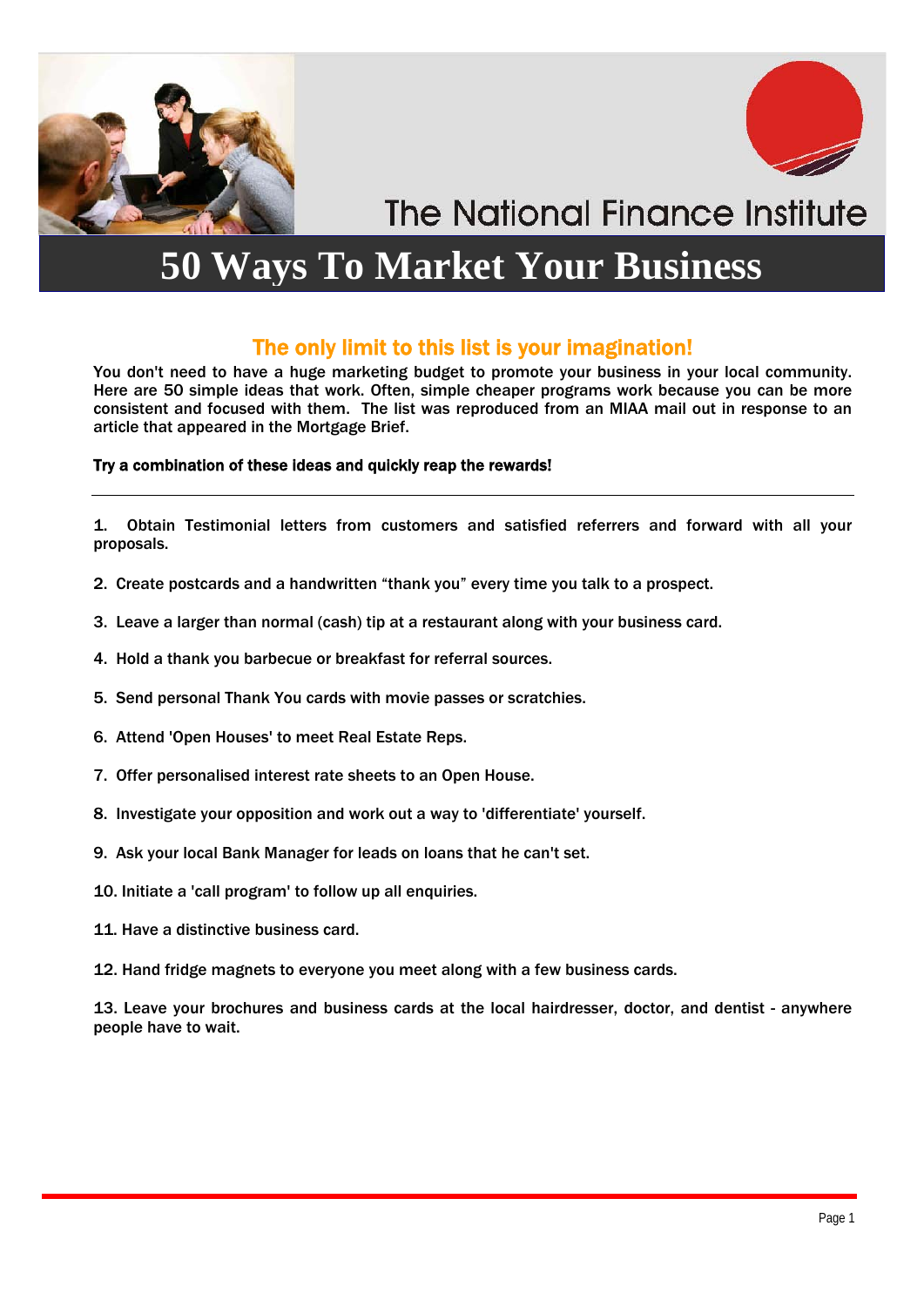## **50 Ways To Market Your Business**

14. Send cards to your customers on Australia Day; you'll be recognised better than Christmas.

15. Hold a 'Homeowners night' with your local Real Estate agents.

16. Provide 'Repayment Guides' specialised to homes for sale.

17. Call on your referrers at least weekly.

18. Put a sign on your car.

19. Send a 9-volt battery advising clients to change the battery in their smoke alarm.

20. Send personal 'Welcome to your new home' cards to all your customers upon settlement.

21. Profile your referrers so that you know their likes and dislikes, family situation, etc.

22. Donate funds to the local scouts or guides and have them wash your customers' cars.

23. Tell everyone what you do.

24. 0ffer a guarantee of service to your customers and sign it in front of them at the beginning of the initial interview.

25. Attend Real Estate sales meetings regularly and provide a sumptuous morning tea.

26. Letterbox drop your neighbourhood with special offers and a free mortgage check up or analysis.

27. Send a monthly newsletter to your customers.

28. Get permission to do a lunch room seminar from HR departments of companies.

29. Drop in information of Lo-doc loans to the local industrial estate businesses.

30. Make weekly calls to your 'hot prospects'.

31. Always ask for referrals when you correspond with your customers.

32. Ask for referrals at the end of the initial interview.